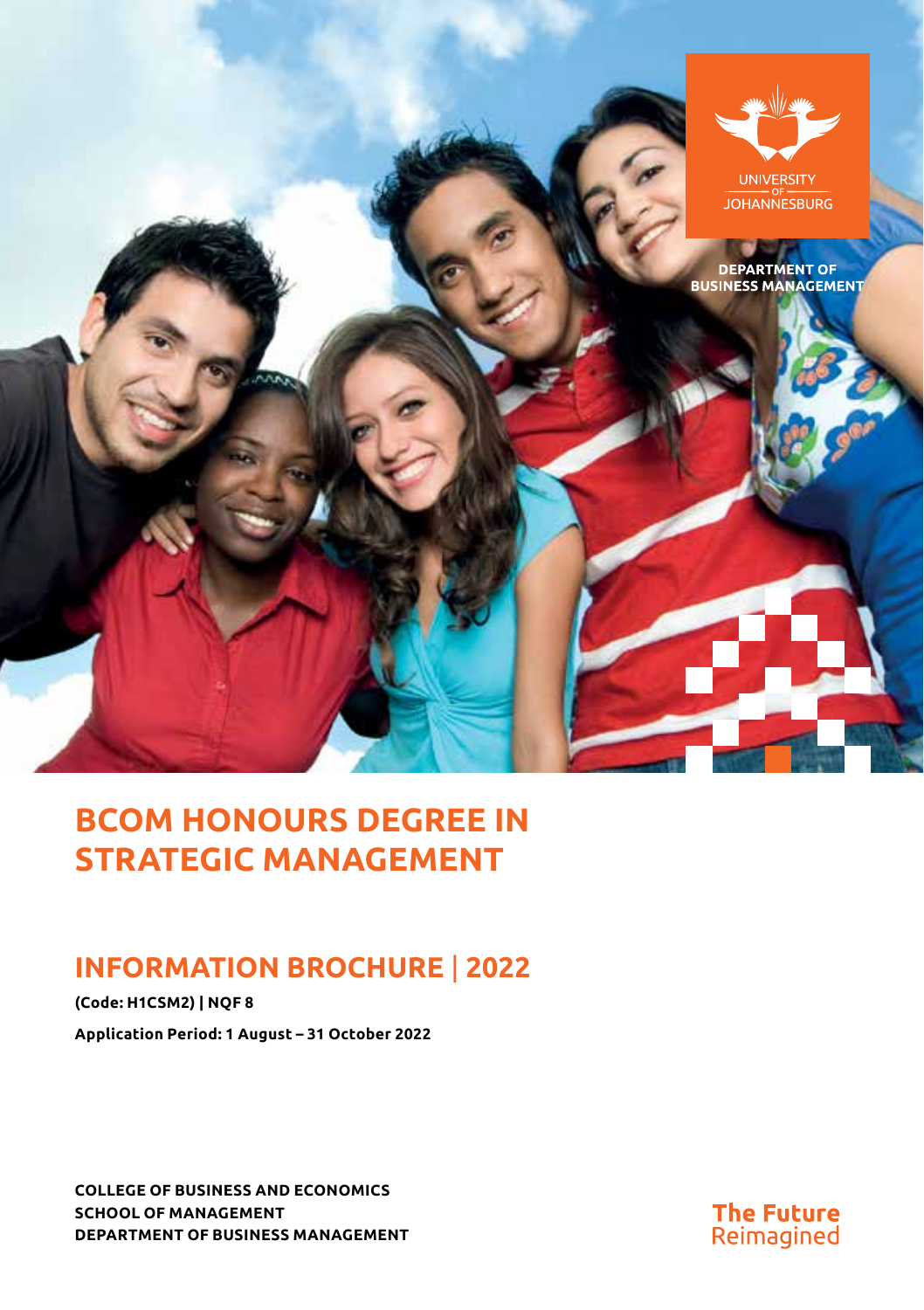# **BCOM HONOURS DEGREE IN STRATEGIC MANAGEMENT**



| Introduction                                    | 1 |
|-------------------------------------------------|---|
| Programme goals                                 | 1 |
| Who would benefit from this programme?          | 1 |
| The tuition model                               | 1 |
| The language of tuition                         | 1 |
| Modules offered                                 | 1 |
| Full-time                                       | 2 |
| Module alignment                                | 2 |
| • Module descriptions                           | 3 |
| - History & Philosophy of Management (STM 8X14) | 3 |
| - Strategic Management (STM 8X09)               | 3 |
| - Strategy and Complexity (STM 8X16)            | 4 |
| - Contemporary Strategic Aspects (STM 8X01)     | 4 |
| - Strategic Business Simulation (STM 8X15)      | 4 |
| - Research Methodology (STM 8X06)               | 4 |
| - Research Project (STM 8X13) Specific Outcomes | 5 |
| Assessment practices                            | 5 |
| Class participation                             | 5 |
| Opportunities for interaction                   | 6 |
| Initiated by Students                           | 6 |
| Initiated by the Programme Management           | 6 |
| Group Work (Cooperation)                        | 6 |
| <b>Future studies</b>                           | 6 |
| Admission requirements                          | 6 |
| How to apply                                    | 6 |
| Fees                                            | 7 |
| How to contact us                               | 7 |
| Frequently asked questions                      | 8 |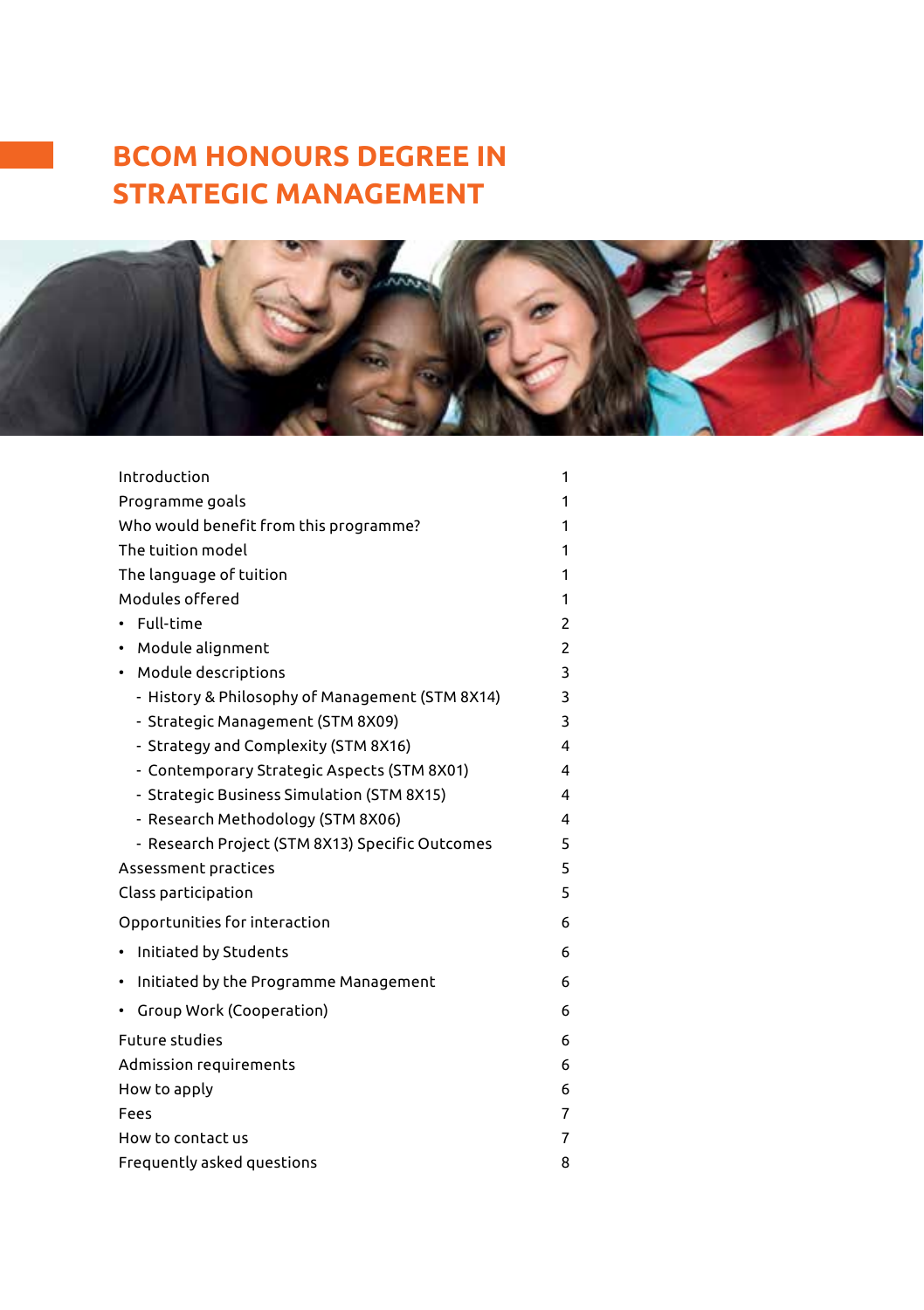# **INTRODUCTION**

The Honours degree in Strategic Management (Code: H1CSM2) is an NQF 8 level postgraduate programme in commerce, offered by the Department of Business Management. The integrative nature of the programme and the emphasis on active participation and interaction between students, academics and the industry ensure that students are equipped to excel as holistic and futuristic thinkers in all areas of today's demanding new business environment.

Our aim is to educate business winners with an informed vision of their preferred future and an understanding of how to create tomorrow's success with today's strategy! For "isigwaca silinda induku" - only a fool waits for a beating

(a Zulu proverb).

This brochure provides information on the programme courses and the facilitation thereof, the admission procedure, the various opportunities for students and other information.

# **PROGRAMME GOALS**

The purpose of the qualification is to provide students with a deepened knowledge and understanding in construction and implementing organizational strategies in a complex adaptive social environment. They should further be able to conduct and report on research in the discipline of strategic management practices to develop and implement organizational strategies.

This will be achieved by::bring together the best students and future business leaders in stimulating courses and other academic activities;

- increase the knowledge and professional skills of outstanding students and emerging business leaders;
- develop critical thinkers that through research can contribute to the body of knowledge

# **WHO WOULD BENEFIT FROM THIS PROGRAMME?**

Students in possession of a BCom (or equivalent) degree from different institutions and those with a BCom (or equivalent) **in the work environment,** could benefit from studying towards the honours degree in Strategic Management.

Changes in the business environment are complex and continuous. To be successful in a business career, lifelong learning is imperative. This programme will assist you to become aware of, and understand critical thinking and future trends in business as well as how to conduct scientific research. With this knowledge, you will be able to make better decisions today about a sustainable future.

# **THE TUITION MODEL**

The programme is presented over ONE year (full-time) or TWO years (part-time), of which both part-time and full-time students have to complete 7 modules. Other than the duration, there is NO difference between the part-time and full-time program in terms of the amount of modules to enroll for, the level of difficulty, the NQF-level, assessments methods or lectures.

Class attendance is compulsory. The use of technology (for example, the Internet, E-mail, uLink (Blackboard), Microsoft Word) is a requirement to write and present assignments, receive learning material, research topics and utilise opportunities for interactive discussions.

# **THE LANGUAGE OF TUITION**

Classes and the study material are presented in English. Class discussions and student participation will take place in English.

# **MODULES OFFERED**

The programme consists of seven (7) compulsory modules and NO electives. There is one year module and that is the research project.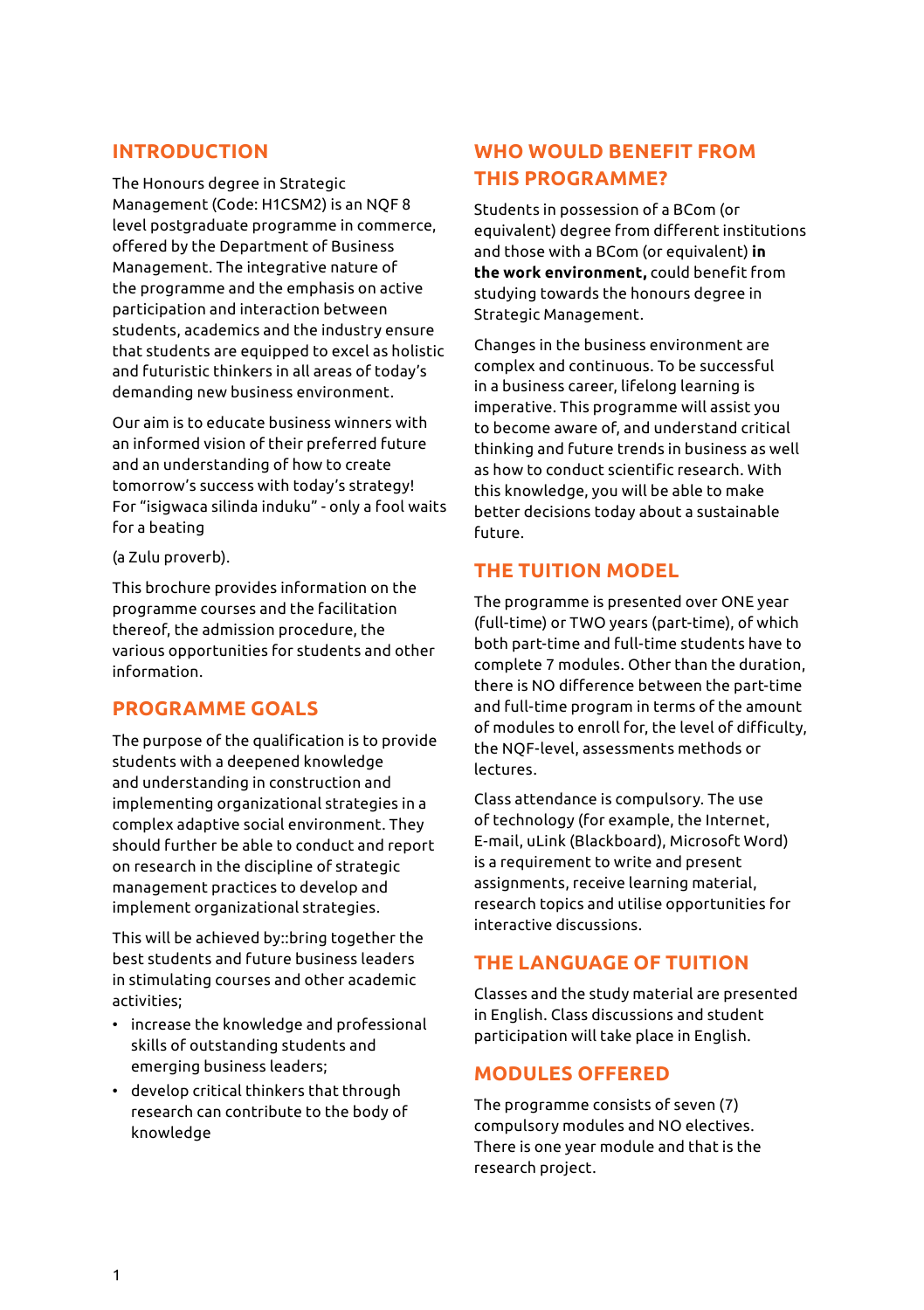## **Full Time**

The full-time programme is presented over ONE year. Students have to enroll for three (3) semester (14 week) modules in the 1st semester and three (3) modules in the 2nd semester. One module (Research Project) is a year module and students need to register for this module in the first semester. Class attendance is compulsory. Classes (lectures) normally take place twice a week, namely Monday and Wednesday evenings between 18:00 to 21:00. This is just a guideline as venue availability determines the time table. The course starts in February and MUST be completed within one (1) year (two semesters).

The full-time modules are as follows:

| Semester 1                         | Semester 2                                |
|------------------------------------|-------------------------------------------|
| Strategic Management (STM 8X09)    | Contemporary Strategic Aspects (STM 8X01) |
| History & Philosophy of Management | Strategy Simulation (STM 8X15)            |
| (SJM 8X14)                         | Strategy and Complexity (STM8X16)         |
| Research Methodology (STM 8X06)    | Research Project (STM 8X13)               |
| Research Project (STM 8X13)        |                                           |

# **Part Time**

Other than the duration, there is NO difference between the part-time and fulltime program in terms of the amount of modules to enroll for, the level of difficulty, the NQF-level, assessments methods or lectures.

The part-time programme is presented over TWO years (four semesters) and the course MUST be completed within four semesters. Class attendance is compulsory and

follows the same time table as the full time programme

 In the first-year, students have to enroll for two (2) semester modules each in the 1st semester and two (2) semester modules in the 2nd semester. Second-year students have to enroll for one (1) module in each of the 1st and 2nd semester. Students also have to enroll for the year module (Research project) in their second year.

| Semester 1                                       | Semester 2                              |
|--------------------------------------------------|-----------------------------------------|
| Strategic Management (STM 8X12)                  | Contemporary Strategic Aspects STM 8X01 |
| History & Philosophy of Management<br>(STM 8X14) | Strategy and complexity (STM8X16)       |

| <b>First Year</b>              | <b>Second Year</b>                            |
|--------------------------------|-----------------------------------------------|
| Semester 1                     | Semester 2                                    |
| Research methodology (STM8X06) | <b>Strategy Business Simulation (STM8X15)</b> |
| Research Project (STM8X13)     | Research Project (STM8X13)                    |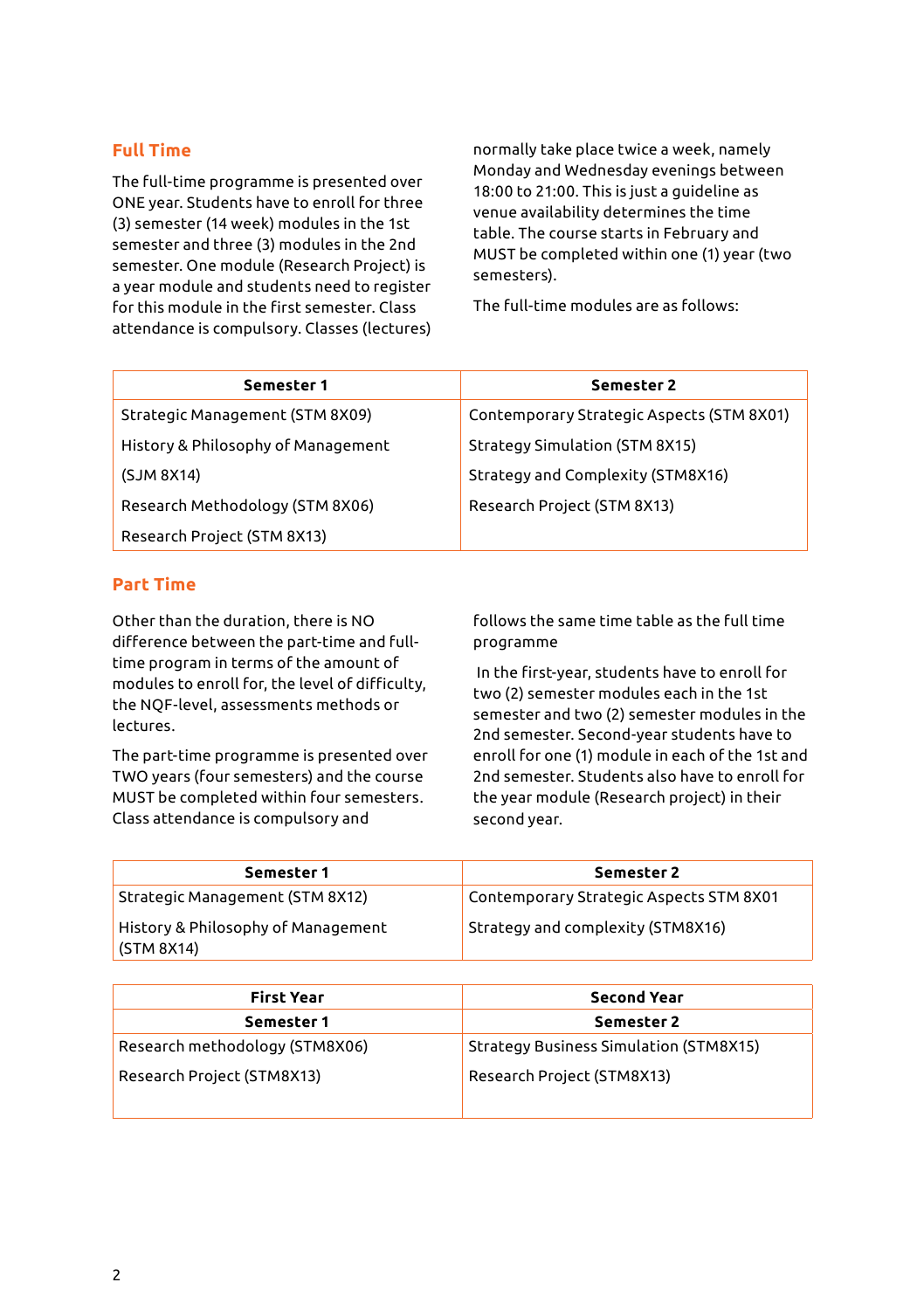#### **Module Alignment**

The main focus of this qualification is to develop critical thinking within the body of knowledge of Strategic Management. With this and the purpose of the programme in mind the modules in the curriculum is

supportive of each other. Individuals in their managerial capacity needs to understand how to develop and implement an organizational strategy and how this strategy will affect the organization. The articulation is presented in the diagram below.

### **Diagram 1: Module Articulation**



Our current Business Management Body of Knowledge is built on theory and practice through the years. To understand where we at, we need to understand the history of management and the influences of various thinkers. This provides the basis for Strategic Management, how do I implement a strategy in a complex ever changing business environment (Strategy and Complexity) and current developments in managerial thinking (Contemporary strategic management aspects). This gained knowledge will be applied to partake in the Business simulation model (Determine the effects of our decisions). But our decisions should be based on objective information. How do I get this relevant information (Research methodology) and what is the output (result) of this information what we termed knowledge (Research project).

#### **Module descriptions**

## **History & Philosophy of Management (STM 8X14)**

This module is aimed at gaining an understanding of the philosophical basis and philosophies underpinning the management theory for practicing managers to reflect on their own managerial approaches to work and organizational life and for future management research. This module will

start with subsistence economies, concepts develop by Adam Smith, the various responses to capitalism such as critical management studies up to where we stand today with systems theory and complexity. The philosophical view of management will assist the student to critically evaluate management theory as taught today and create alternatives to current management questions.

#### **Specific Outcomes**

- Debate Adam Smith's contribution to managerial principles
- Justify the concept "Invisible hand of the market"
- Critique the social responses of Marx and Weber to capitalism
- Contrast Critical Management Theory with traditional management theory

#### **Strategic Management (STM 8X09)**

The purpose of the module is to provide students with an in-depth view of strategic management and prepare them for challenges in the South African business environment. Students should develop intellectual competencies and practical skills in the acquisition, analysis, interpretation and application of information that will affect and impact of strategy management in all sectors of business. Students should further be able to reflect on their managerial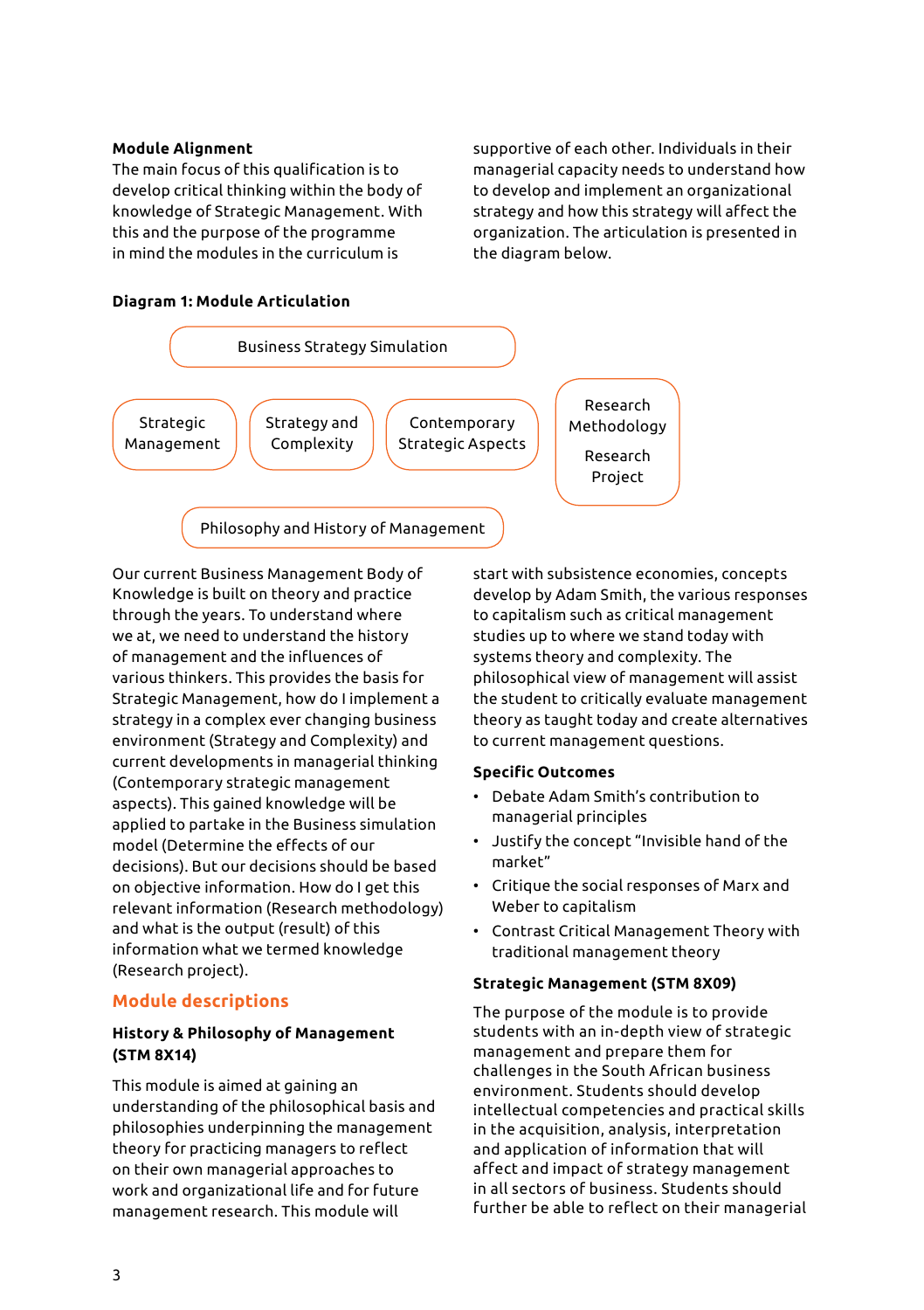decisions and applications to assess the effect thereof in the holistic context of the formal business in private and public sectors where goods and services are provided to customers and clients.

## **Specific Outcomes**

- Evaluate the concepts "strategy" and "organizational strategy".
- Present the "resource based view" and the organization's competitive position.
- Compose a business strategy.
- Evaluate international markets and propose a strategy to compete in these markets.
- Debate the concepts of sustainable growth with reference to the ethical, social and environmental duties of the organization.
- Examine corporate culture and ethical leadership as "key" to good strategy execution.

#### **Strategy and complexity**

#### **(STM 8X16)**

The purpose of this module is Organisational strategy setting takes place in an environment where stability and linear causality is assumed, but in reality the business and organizational environment is complex, adaptive and nonlinear. This module will deepen the student's knowledge and understanding in constructing and implementing organizational strategies in a complex adaptive social system.

#### **Specific Outcomes**

- Use systemic ways of thinking about strategy and organizational dynamics
- Formulate the challenges of complexity to traditional ways of thinking
- Apply critical thinking in complex responsive processes as a way of thinking about strategy.

## **Contemporary Strategic Aspects (STM 8X01)**

The module aims to enable students to develop intellectual and practical competencies regarding the comprehension, analysis, integration and application of contemporary management issues to assist future directed organizations and to implement new approaches to management

in an organisation. The only constant in any organization is change – thus a great focus will be placed on change management. Students should also be able to reflect on the process of management in the global organisational context by linking the reflection to the module History and Philosophies of Management.

#### **Specific Outcomes**

- Identify, present, evaluate and apply the impact of change on the organization and its stakeholders.
- Propose, evaluate and apply the prerequisites on successful management aspects in a contemporary changing business environment.
- Debate, criticize and motivate the impact of leadership in a diverse and changing business environment.

## **Strategic Business Simulation (STM 8X15)**

This is probably the most important module in the Honours programme. In this module all the knowledge that you gained in your current and undergraduate studies culminates in a strategy game. You will be given an organization within a specific industry whereby internal and external forces will force you to make strategic decisions to

achieve organizational objectives. This realworld simulation will develop and enhance your decision-making skills in a competitive business environment.

#### **Specific Outcomes**

- Integrate multi-disciplinary thinking through a blended learning approach,
- Develop a comprehensive understanding of Revenue-Cost-Profit relationships,
- Develop and practice critical thinking skills in business decision making,
- Engage in team work to understand team dynamics in a management environment.

#### **Research Methodology (STM 8X06)**

The main purpose of this module is for students to understand the rationale for research and to gain skills in undertaking field research. This module is focused towards the theory required to conduct scientific research.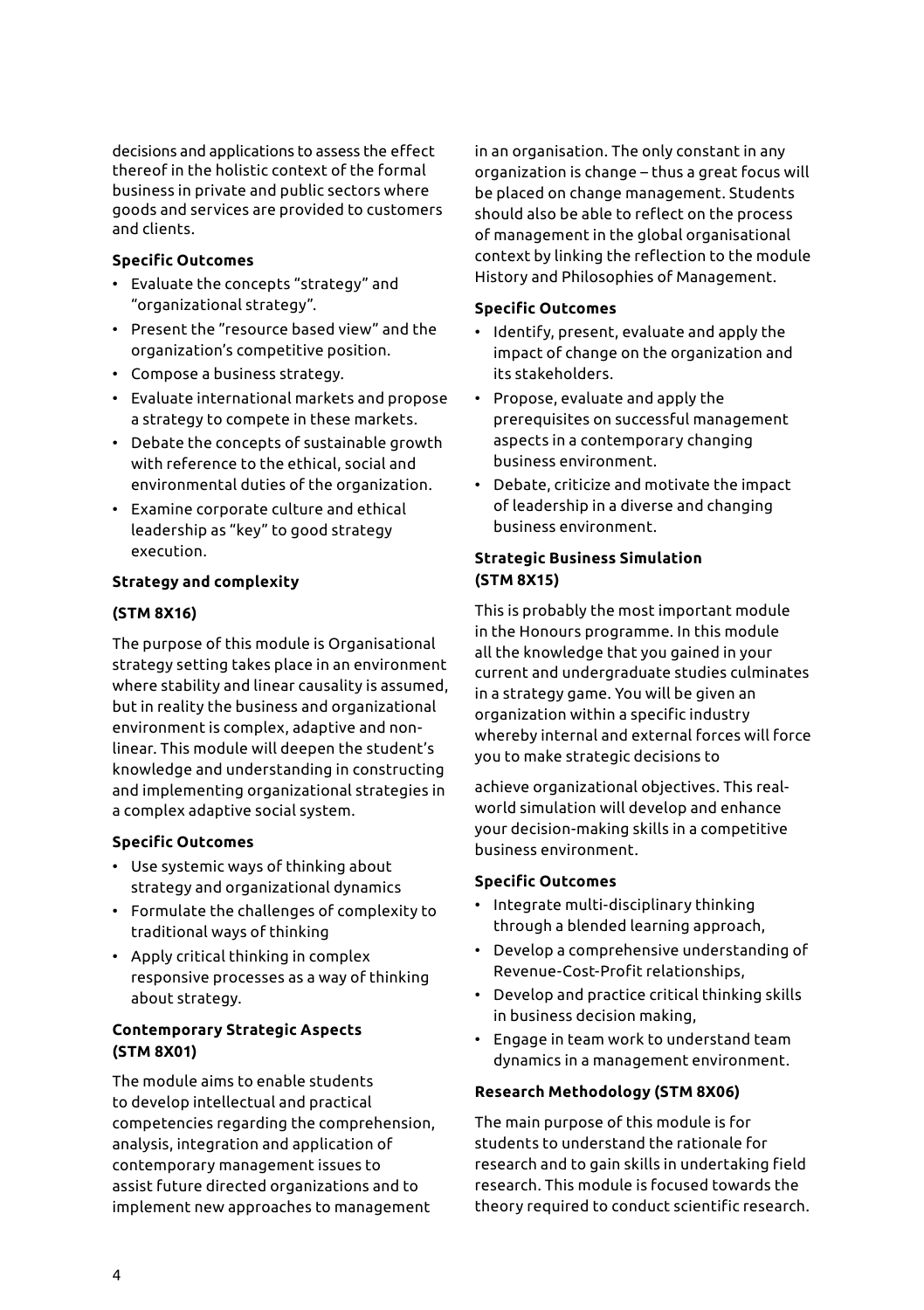The module culminates in the submission of a scientifically correct and academically sound research proposal that is generated simultaneously with the research project.

#### **Specific Outcomes**

- Report on the "Scientific method" of research.
- Defend the various paradigms to scientific research.
- Compose a report on the nature of research.
- Justify the use of a scientific research design.
- Debate the techniques of data collection.
- Transform the data collected in empirical research into information.

#### **Research Project (STM 8X13)**

This module aims to develop students' intellectual competencies and practical skills in doing scientifically correct and academically sound research on a topic in the field of Strategic Management. Great emphasis is placed on working (doing research) independently, although you will be provided with a study leader to assist you with the research project. In some cases your research project can be turned into a publishable article that add to the strategic management body of knowledge.

#### **Specific Outcomes**

- Identify a researchable project in your adopt-a-business.
- Determine if the research project is feasible.
- Construct a research proposal.
- Present a comprehensive literature review.
- Determine and motivate the scientific methodology that you will use.
- Present the findings of the data analysis.
- Construct a poster presentation of your research project.

# **ASSESSMENT PRACTICES**

Students in this programme are continuously assessed through formal and informal formative- and final summative assessments. You are referred to the Academic Regulations (10.2) for assessment details.

Formative assessment consists of: theoretical and practical group assignments, poster presentations, class discussions based on additional reading and case studies, theoretical and practical individual assignments and class assessments, and formal module assessments.

For a semester module three assessment (which includes a final assessment/ exam) must be done. For a year module five assessments (which includes a final assessment) must be done.

A student must obtain a semester module mark of 40% to gain examination entry. The module mark is calculated according to each module's unique composition.

A sub-minimum mark of 40% must be achieved for the examination paper or examination equivalent assignment submission. A final mark is calculated as follows: the module mark counts 50% and the examination mark counts 50%. Students pass this module if they have a final mark of at least 50%. Students obtain the BCom Honours (Strategic Management) degree if they pass all seven modules that comprise the qualification. A supplementary opportunity is not given automatically should a student fail one or two modules. The Academic Regulations guides this process.

# **CLASS PARTICIPATION**

Class attendance and active

participation are very important because we learn from one another. Your opinions and thoughts on the assigned study material and on the reading of current news articles that focus on events in the study field are important. Constructive contribution may include observations and questions about the course material as well as current events and answers to questions raised by fellow students. Examples from your personal and/ or organisation's experience are appropriate forms of contributions. Expect to be called upon to provide to partake in class discussions.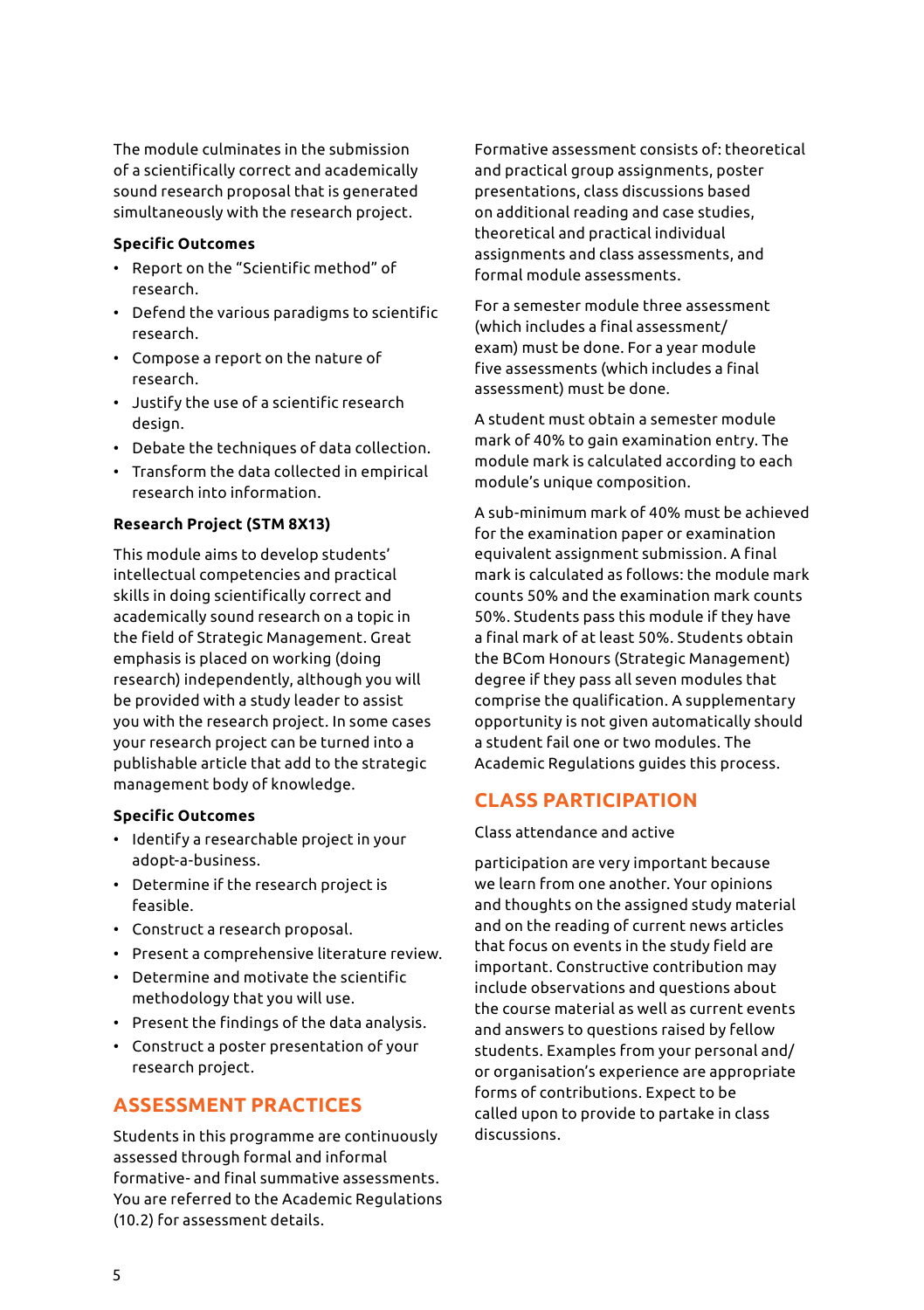# **OPPORTUNITIES FOR INTERACTION**

## **Initiated By Students**

Students are encouraged to create opportunities to interact and learn, such as an Entrepreneurship/Innovators Club, Consulting Projects, Mentoring Projects, and Community Outreach Projects. The programme management supports and assists these initiatives

## **Initiated by the Programme Management**

Additional opportunities for interaction and learning are offered to students, including an orientation-day function at the beginning of the year, a year-end function and various guest speakers from the industry during the academic year.

# **Group Work (Cooperation)**

Task group work is an important part of this course where students should be able to work together to complete assignments or tasks. You are also required to partake in the Faculty poster competition based on your Research Project.

#### **The Department of Business**

Management annually awards prizes to the best academic performers in the various programmes offered by the department, including the Strategic Management Honours programme.

# **FUTURE STUDIES**

After completion of the honours degree in Strategic Management, advanced study could be undertaken in one of the following: MCom Strategic Management (with the same endorsement as for Honours; i.e. Strategic Management): a dissertation on an approved subject under the supervision of a study supervisor.

MCom (Business Management): a lectured course with 11 modules, followed by a minordissertation of limited scope. The Department of Business Management also provides the opportunity to obtain a Doctoral (Business Management) degree, in which research is

undertaken under the guidance of a study leader (supervisor).

# **ADMISSION REQUIREMENTS**

A potential student should be in possession of a BCom or equivalent qualification on NQF level 7, with Business Management related subjects as major modules of which Strategic Management at third year level 7 must have been a module. Together with Strategic Management at third year level the following modules Accounting, Economics and Analytical Techniques (Quantitative Methods) at first year level are also required. An average of 65% for the above mentioned pre-requisite qualification will be favoured. In addition to the UJ application form and because of a pre-selection screening process, applicants must also complete the BCom Hons (Strategic Management) application form, obtainable directly from the Department of Business Management. Please be advised that all applications are subjected to a screening process.

NOTE: An academic record with an average of 65% for above mentioned prerequisite (1st degree) qualifications will be favoured (65% average scored for ALL modules over the three year period .... not only for the majors).

A potential student must have access to a South African business who is willing to assist the student with practical, industryrelated information to be used to do written assignments and oral presentations."

# **HOW TO APPLY**

The application period is 1 April – 30 September 2020. Successful candidates will be notified towards the middle of November.

It is compulsory for applicants to apply with or at our Enrolment Centre before completing the BCom Honours (Strategic Management) Departmental application form. Please be advised that all applicants are subjected to a screening process.

At our Enrolment Center we have TWO different methods of applying. You have the option to choose only ONE, please use the below URL and click on application process to make your selection.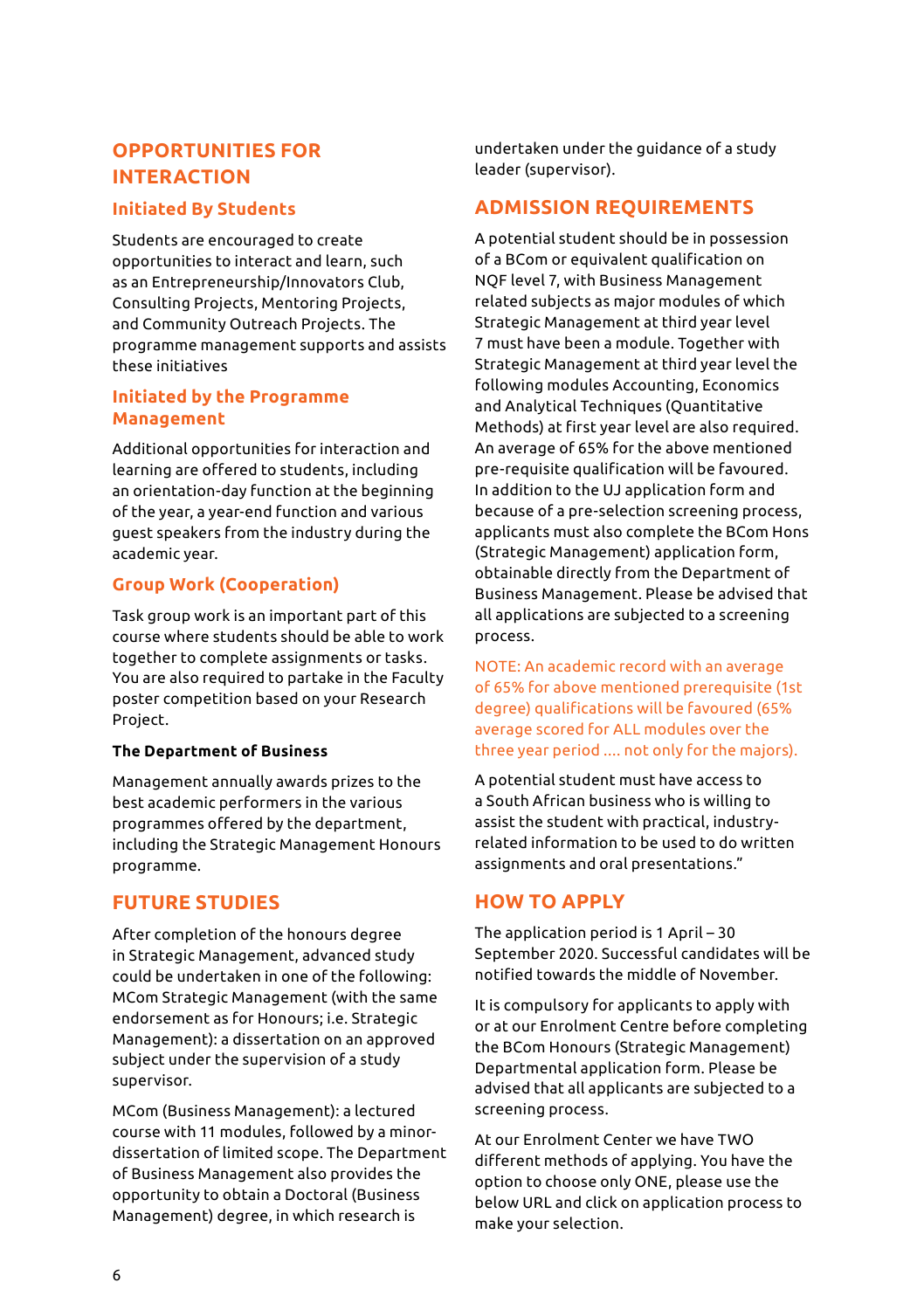- URL www.uj.ac.za/EN/StudyatUJ/ (Studen tEnrolmen tCentre)
- Please select ONE of the following TWO methods:
- Online Web Application FREE
- Paper-based Application R200.00

After you have completed your application (method ONE or TWO), please inform the Department of Business Management. Who will then email the compulsory departmental application form to you. Contact person details as follow:

Mrs Ida Smit Office: D-Ring 518 idas@uj.ac.za Tel: 011 559 3748

Please check your admission status on the following URL: https//student.uj.ac.za/status. aspx

# **FEES**

Enrolling for one (1) module will cost you approximately R3 870.00 (excluding registration fee). However, the Department of Business Management does NOT deal with fees and finances. For a breakdown of the correct and updated fee structure, please contact our Faculty (A Ring APK) at 011 559 3875 or Miss Carmen Francis at 011 559 4531 from the Finance Department.

Herewith an estimated summary of the fees payable before or during registration:

- 1st Minimum payment of R3 870.00 five days BEFORE registration
- 1st Semester Modules:
- 2nd payment: 100% of fees latest by 15 April
- 2nd Semester Modules:
- 2nd payment 100% of fees latest by 15 August

## NB: PLEASE NOTE THAT FEES MAY CHANGE ACCORDING TO UNIVERSITY POLICIES.

# **HOW TO CONTACT US**

For more information you can visit the website of the Department of Business Management (http://www.uj.ac.za/EN/ Faculties/management/departments/bm) or contact:

Programme Administrator: Mrs Ida Smit Mrs Ida Smit is responsible for handling all administrative matters related to the programme.

Email:idas@uj.ac.za

Post:

University of Johannesburg (UJ) Kingsway Campus

Department of Business Management PO Box 524, Auckland Park, Johannesburg Republic of South Africa, 2006

Call:

011-559-3748 (in South Africa) 0027-11-559-3748 (across South African borders)

Visit:

University of Johannesburg (UJ) Corner of Kingsway & University Road D-Ring 519 (yellow indicators)

Programme Coordinator: Dr Whitey van der Linde

Dr Whitey van der Linde is responsible for overseeing the overall management and quality of the programme.